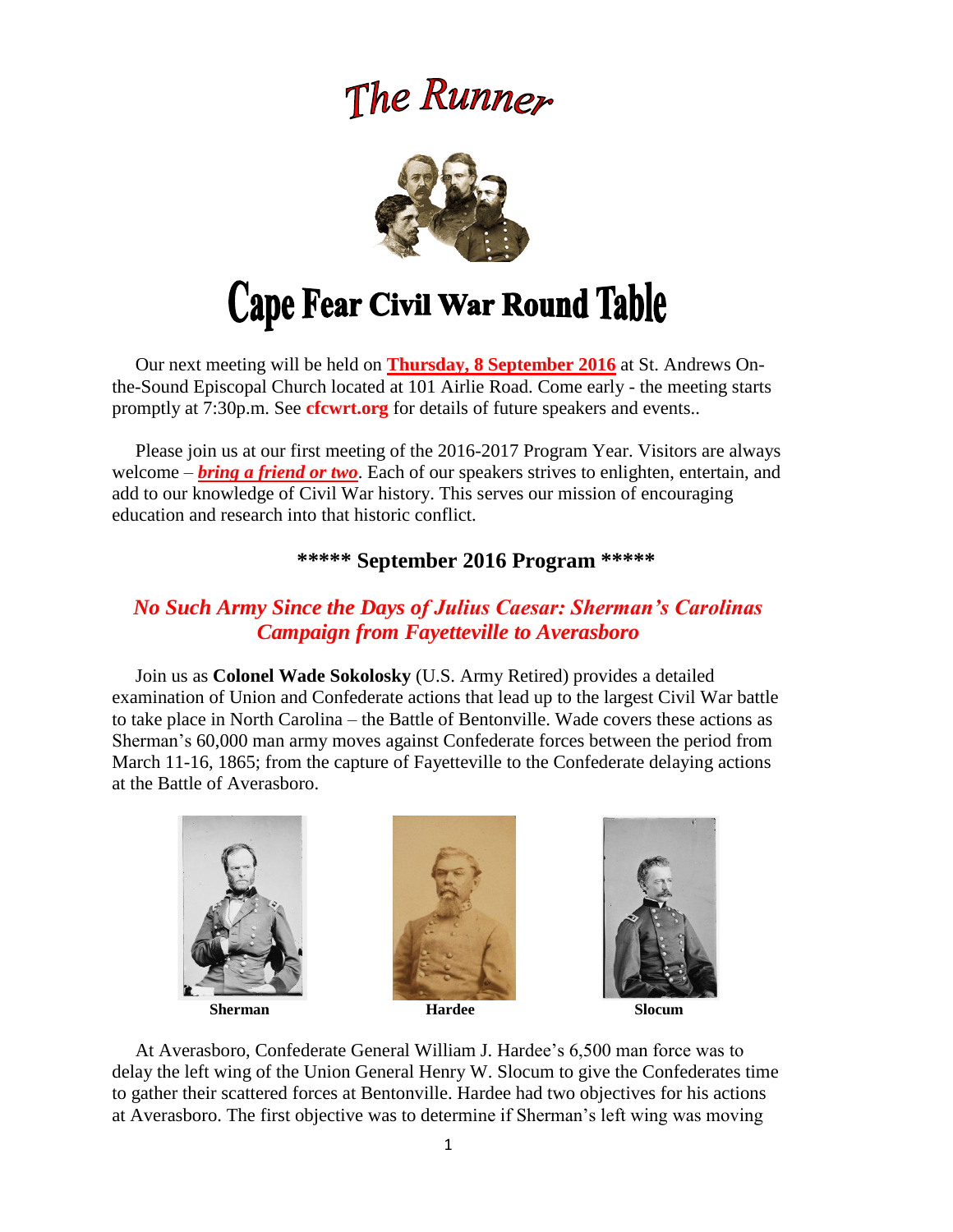toward Raleigh or Goldsboro – it was going toward Goldsboro by way of Bentonville. The second objective was to lengthen the distance between the two wings of Sherman's army so the concentrated Confederate forces at Bentonville could destroy Slocum's left wing before the Oliver O. Howard's right wing could come to Slocum's relief.

 Wade was born and grew-up in the coastal town of Beaufort, North Carolina. His interest in the Civil War began early as his Grandmother shared stories about a family member who served at the nearby Fort Macon. Wade graduated from East Carolina University in 1986. Wade entered the U.S. Army and spent 25 years on active duty. His real serious study of Sherman and the Civil War (and especially the Carolinas Campaign) began when he was stationed at Fort Campbell, Kentucky in 1988.



 Wade is co-author (with Mark A. Smith) of *No Such Army Since the Days of Julius Caesar: Sherman's Carolinas Campaign from Fayetteville to Averasboro,* and *To Prepare for Sherman's Coming: The Battle of Wise's Forks, March 1865.*

#### **Editor**

# **\*\*\*\*\* Trivia Questions for September \*\*\*\*\***

**1 – Which units initiated the battle at Averasboro?** 

**2 – Two officers – one Union and one Confederate – lost their boots during this phase of the Carolinas Campaign. Who were they?**

**3 – Who introduced the first bill to create a "medals of honor?"**

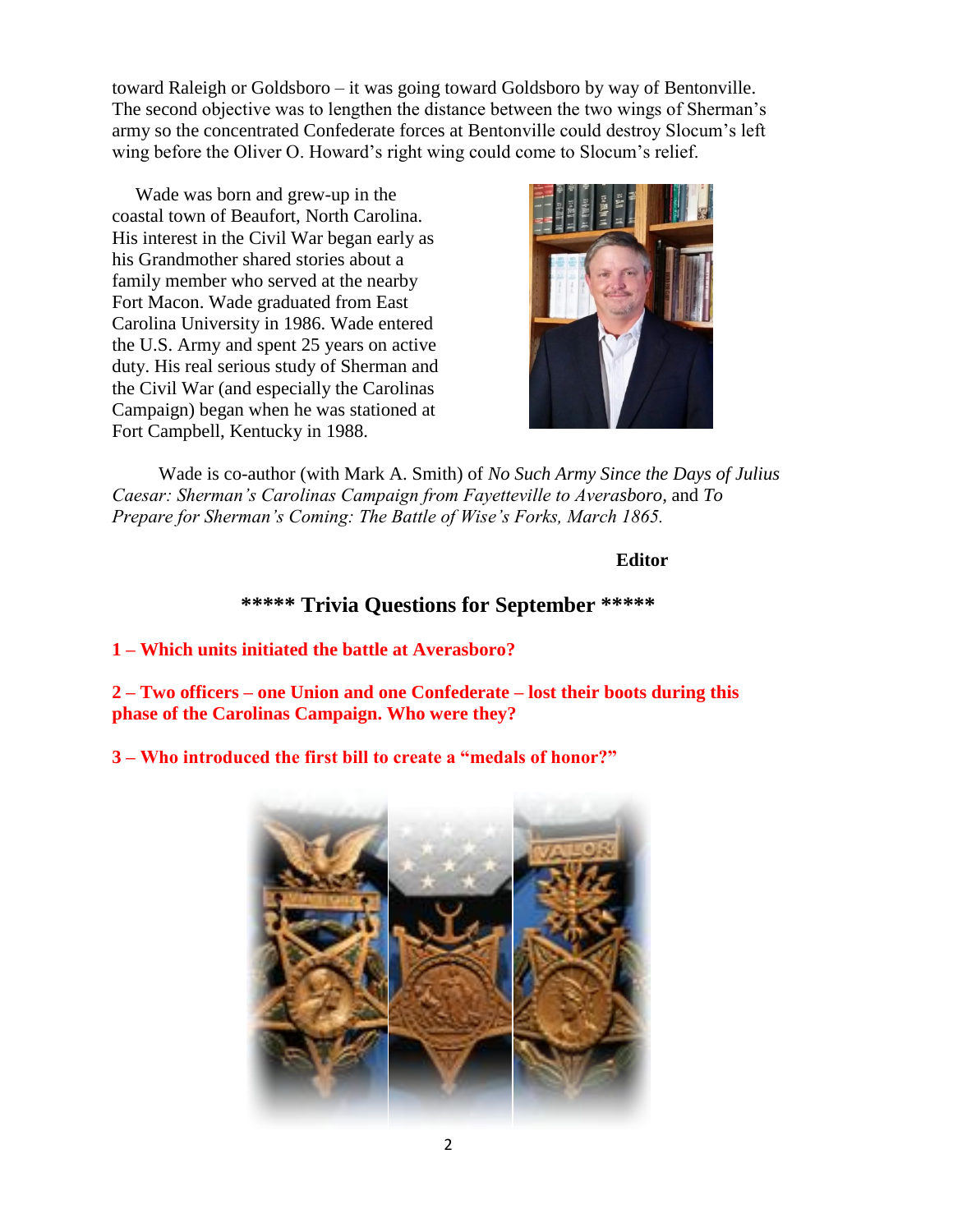#### **4- Who was the first woman to receive the MOH?**

# **\*\*\*\*\* Raffle Winners \*\*\*\*\***

### **Raffle Master: Ed Gibson**

If you have books, prints, or other items that you would like to donate to the raffle, contact Ed Gibson [\(egibson759@aol.com\)](mailto:egibson759@aol.com) before our next meeting. *The raffle is one of the components which allow the CFCWRT to fund our activities and our speakers*. Please take part in our raffle by contributing items and/or purchasing tickets.



| Lee: The Last Years -------------------------------          | <b>Bruce Patterson</b> |
|--------------------------------------------------------------|------------------------|
| <b>Robert G. Shaw</b><br>-------------------------------     | <b>Tim Barton</b>      |
| <b>On A Rising Tide</b><br>--------------------------------- | <b>John Moore</b>      |
| The Civil War                                                | <b>Joe George</b>      |
| A World on Fire                                              | <b>Ed Gibson</b>       |
| The Civil War Dictionary -----------------------             | <b>John Gill</b>       |
| <b>Touched by Fire</b>                                       | <b>Jack McGarrie</b>   |

# \*\*\*\*\* **Member News & Activities** \*\*\*\*\*



**Blockade Runner the** *Robert E. Lee*

 If you have member news or news about Civil War events that you think would be of interest to CFCWRT membership, send me an email with the details. Thank you.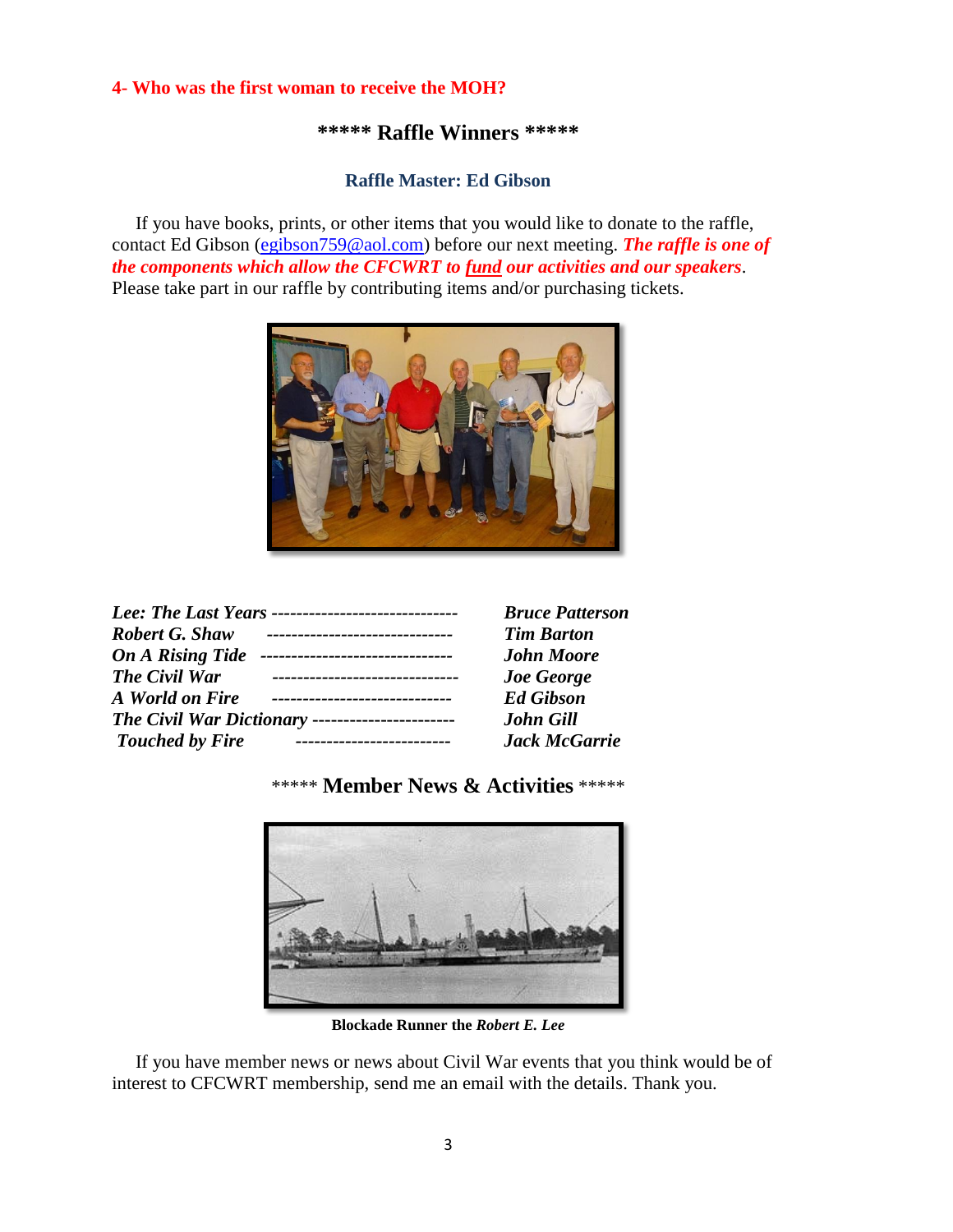1 – During June, **Lance Bevins**, **Dale Lear** and **Tim Winstead** joined members of Hood's Texas Brigade Association Re-Activated (HTBAR) on excellent tour of Chickamauga and Chattanooga. While in Tennessee, they also visited the battlefields at Franklin and Murfreesboro.



2 – The **Cape Fear Revolutionary Round Table** (CFRWRT) has announced that their new President for 2016-2017 in Dr. Chris E. Fonvielle Jr. Their kickoff meeting will be in Southport at the Southport Community Center on September 14, 2016, starting at 7:00PM. The speaker will be Mrs. Charin Fink and her topic will be "Ladies of the American Revolution." \$5.00 for non-members. For additional information or questions, contact Linda Lashley [LKL8@BELLSOUTH.NET](mailto:LKL8@BELLSOUTH.NET) or 910-395-0012.

3 – Jim Gannon reports that "**Skirmishes for Lexington**" will take place in Lexington, South Carolina on September 30 and October 1 & 2. For more information: http://www.rootsweb.ancestry.com/~scprnyz/Lexington/MainPage.html.



## **\*\*\*\*\* May 2016 \*\*\*\*\***

 John Moseley presented a history of the Medal of Honor from its creation during the Civil War. John shared his research on Fort Fisher and the medal. At Fort Fisher in December 1864 and January 1865, 60 Navy sailors, 9 Army soldiers and 6 marines were recommended for this honor.

### **Editor**

# **\*\*\*\*\* Trivia Questions for September \*\*\*\*\***

**1 – Which units initiated the battle at Averasboro?** Cavalry units commanded by Hugh Judson Kilpatrick led Slocum's left wing as it advanced on the Raleigh Plank Road